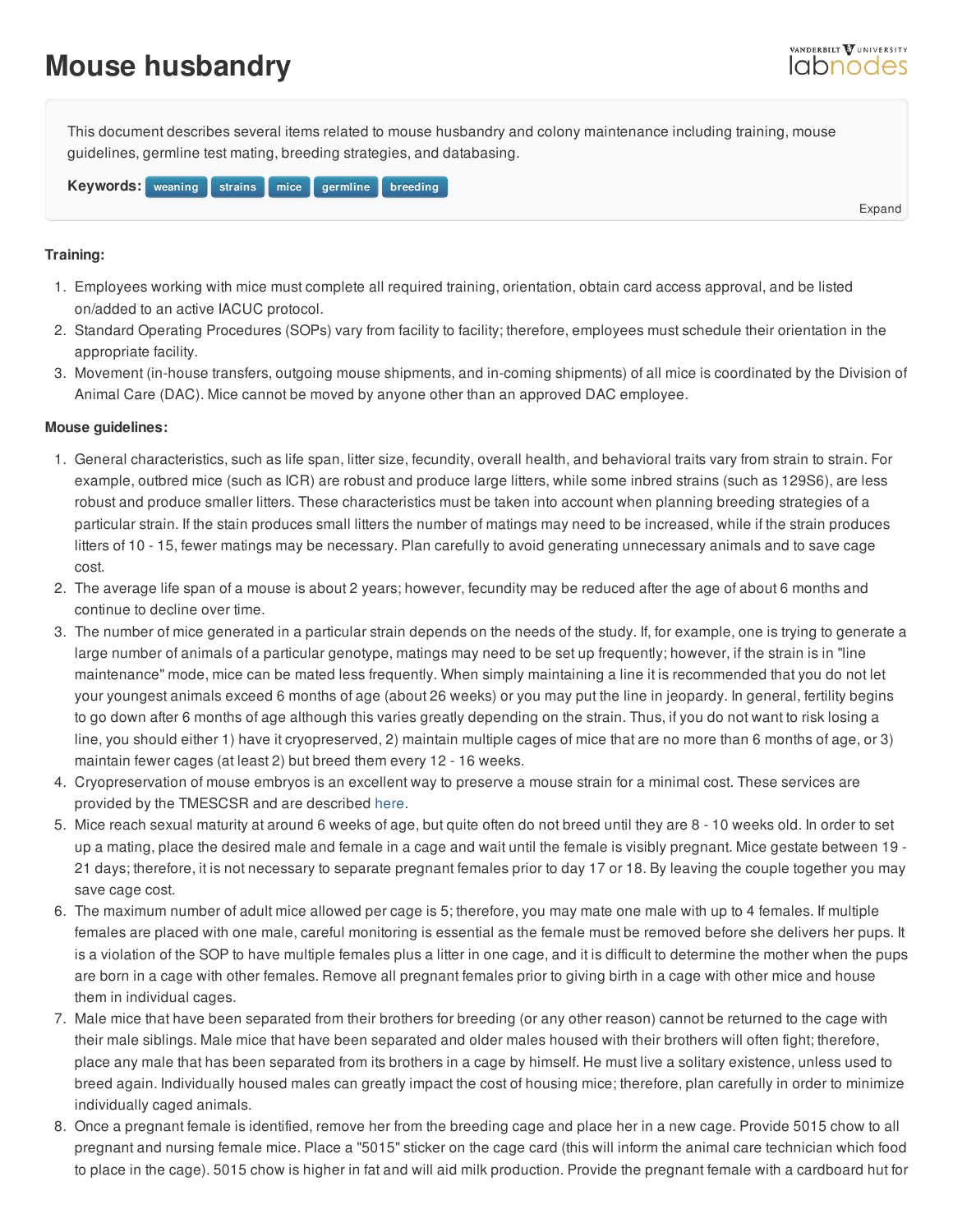nesting. Monitor the cage for pups and record the date of birth (dob) on the cage card and in the mouse database (described later in this document).

- 9. Mice may be weaned at 20 21 days of age. To wean mice, obtain clean cages for the pups. Weanlings (and adult mice) may be housed up to 5/cage; therefore, if there are 6 males in a litter, place them in two cages (preferably 3 in one cage and 3 in another). Similarly, if there 7 females in a litter place them in two cages (3 in one cage and 4 in another).
- 10. At weaning mice are: sexed, numbered, and separated from their mother. Generally a tissue biopsy is required for genotyping. DNA may be extracted from the ear punch tissue, or a tail biopsy may be taken. Follow the SOPs for these procedures set out by the DAC and IACUC.
- 11. Once the weanling is sexed and numbered, place it in a cage with its same sex siblings. Record the required information for each animal on the cage card. This may include, but is not limited to, the mouse number, sex, color, line name, and parent numbers. Feed weanlings standard chow (5001).
- 12. The mother mouse may be housed with her female offspring (up to 5 mice/cage) or be returned to another cage containing other female mice. It is best not to mix mice from different lines in the same cage; therefore, try to place female mice in a cage with mice from the same line. If none are available, place her in a new cage and provide her with a roommate from the same line.
- 13. Mice 6 weeks to 6 months may be used for breeding.
- 14. Mice are nocturnal and their breeding behavior is dependent on the light cycle. Mouse rooms are generally set up for 12 hours of light (beginning at 6:00 AM) and 12 hours of dark (beginning at 6:00 PM). Based on this schedule, mice breed (in theory) at midnight, therefore at 12:00 noon the next day, the embryo is considered to be 0.5 days post coitus (dpc). Do not expose mice to light during their dark cycle, as this may interfere with their breeding.

## **Germline test matings:**

1. Background: Chimeras generated from the injection of gene targeted mouse embryonic stem cells (mESCs) into a wild type mouse blastocyst (3.5 dpc mouse embryo) must be test mated to wild type mice in order to determine whether the gene target of interest is passed in the germline. TL1 mESCs are male in origin; therefore, only male chimeras are of interest. Degree of "chimerism" may be determined by the coat color of the chimera. TL1 cells were derived from 129S6 (which codes for agouti) embryos and the wild type blastocysts were harvested from C57Bl/6 (which codes for black) mice. Both 129S6 and C57Bl/6 are inbred strains. In this situation, the greater the degree of agouti coat color, the more likely the gene target will be passed in the germline of the chimera. The reverse is also true; less agouti, less likely to achieve germline transmission. Percentage of agouti coat color is an indication of what percentage of the chimera was generated from the mESCs and what percentage is from the host blastocyst. Degree of chimerism is a subjective assessment; an estimation of what percent of the chimera has agouti vs. black hair. If the chimera appears to be 80 - 100% agouti, he is considered a good germline candidate. If, however, the chimera only has a few spots of agouti coat color, it is unlikely that the gene target will be passed in the germline. The range of agouti coat color is a subjective indication of potential germline transmission.

Note: Coat color is mESC and host blastocyst dependent. Some mESC lines code for coat colors other than agouti and this must be considered when choosing strains for test matings.

Given this, only agouti offspring in the first litter of a male chimera X wild type female can be positive for the gene target and because chimeras are heterozygous for the gene target, only 50% of the agouti offspring will carry the target. If agouti pups are born from a male chimera X wild type female mating it is a good indication that the male will be germline; however, the agouti offspring must be genotyped for the gene target in order to confirm germline transmission. Black offspring from this type of mating may be sacrificed as it is not possible for them to be positive for the gene target.

Once a germline chimera has been identified and the offspring are genotyped, the positive offspring may be used to establish a line of mice. The positive agouti offspring should be mated to the desired strain of wild type mice. Because genes can segregate during cell division, the agouti gene may segregate from the targeted gene in this generation; therefore allowing positive offspring to have a coat color other than agouti. DO NOT SACRIFICE NON-AGOUTI PUPS FROM ANY GENERATION OTHER THAN THE ORIGINAL CHIMERA MATED TO A WILD TYPE (GERMLINE TEST MATING) UNTIL ALL OFFSPRING ARE GENOTYPED.

- 2. Once you receive the chimeras determine which animals to mate based on sex and percentage of agouti coat color. Any male that is 80 - 100% agouti is a good candidate; however, it is not necessary to test mate more than 6 animals. Save all of the male chimeras until germline transmission is achieved in the event that one of the chosen breeders may be sterile.
- 3. Assign a number to each chimera and mate each chimera with 2 wild type C57Bl/6 females. Allow breeding to continue for at 4 -